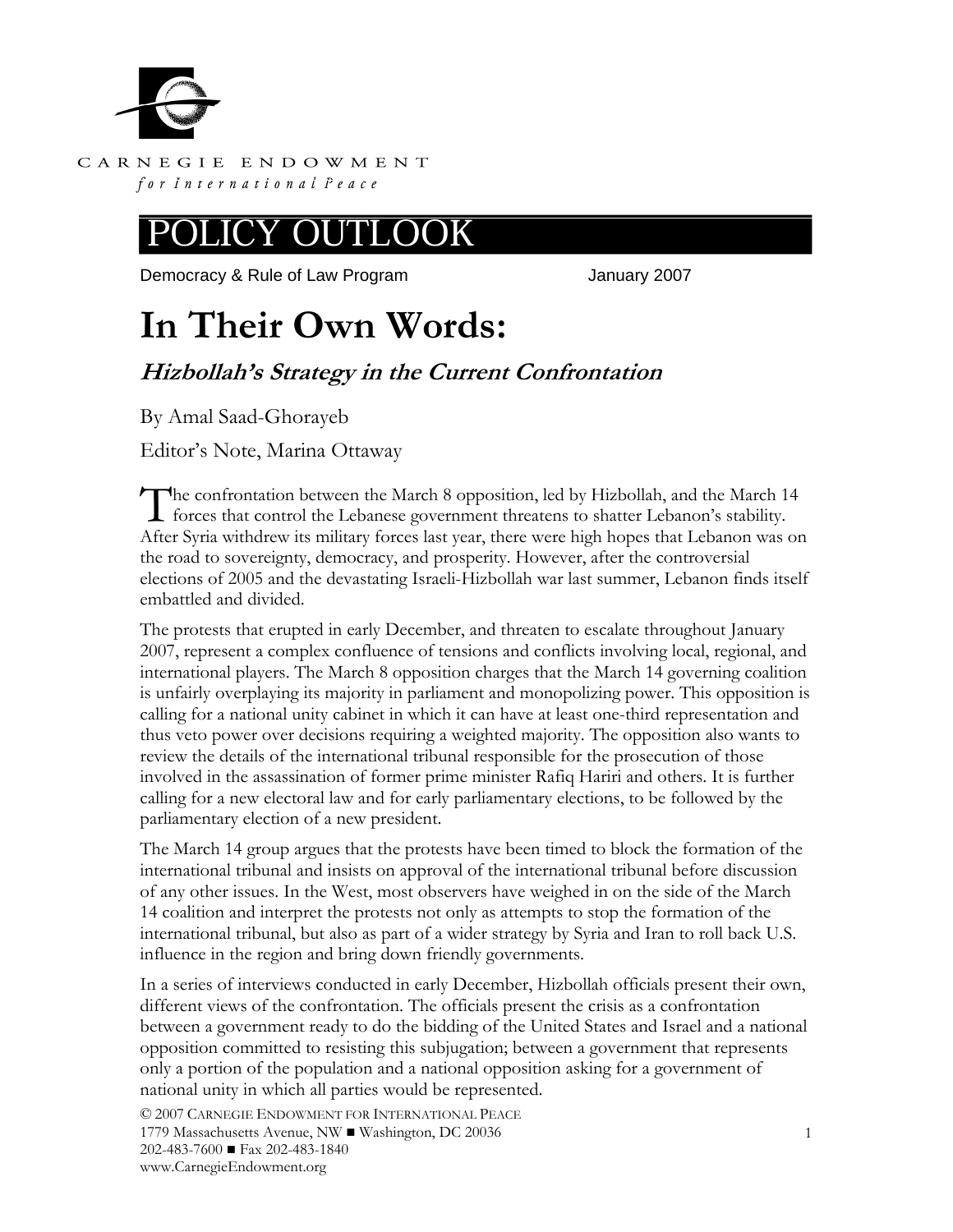The ideas expressed in the lengthy interviews, which we summarize below, are vitriolic. In deciding what material to use and what to leave out, we picked neither the most inflammatory nor the least controversial. Rather, we picked the ideas that were expressed repeatedly. We present those ideas without commentary, even when the language is extreme and accuracy questionable. We believe the raw material of the interviews will be helpful to readers seeking to understand the current crisis in Lebanon as well as the potential long-term ramifications of the crisis.

This presentation of Hizbollah's ideas is based on six interviews conducted in Beirut by Amal Saad-Ghorayeb. The officials interviewed between November 1 and December 10, 2006 were: Sheikh Na'im Qasim, Hizbollah's Deputy Secretary General; Sheikh Nabil Qaouk, the Commander of the Resistance in the South; Seyyid Nawaf al-Mousawi, the head of Hizbollah's Foreign Relations Unit; Hussein Khalil, Seyyid Hassan Nasrallah's Personal Political Assistant and member of the party's Shura-Council; Ali Fayyad, head of Hizbollah's think tank and member of Hizbollah's Politburo; and Ghaleb Abou Zeynab, member of Hizbollah's Politburo. In addition, Amal Saad-Ghorayeb used material from a number of speeches and interviews given recently by Seyyid Hassan Nasrallah, Hizbollah's Secretary General, on August 14, August 27, September 5, September 12–13, September 22, October 31, November 19, and December 7, 2006. She also relied on a number of interviews with various Hizbollah officials published in local and international media, as well as statements and public talks by officials.

#### **Hizbollah's Strategy after the War**

#### **I. Political Strategy**

#### **Justifying the Confrontation**

Hizbollah's opponents are highly critical of the party's decision to turn to direct pressure from the street rather than to a parliamentary vote of no confidence to cause the present government to fall. Hizbollah's answer is that the opposition (by which it means Hizbollah itself, the other Shiite party, Amal, and the Christian Free Patriotic Movement of Michel Aoun, as well as a smattering of other non-Shiite leaders and small political groups) had to turn to the street because a lopsided political system gave it no choice. According to Hizbollah, the March 14 forces backing the present government have an "illusory" majority created by an unfair electoral law and the gerrymandering of districts rather than a real majority based on genuine popular support. Even with those advantages, the March 14 coalition could not control the majority of parliamentary seats without Hizbollah's help—the party delivered the Shiite vote and thus an additional ten seats in one district in the 2005 elections. Hizbollah leaders argue that even this majority became null and void when the March 14 coalition reneged on its agreement with Hizbollah, and thus the government effectively "betrayed the popular mandate it was given" and lost its "legitimacy as a majority," according to Ali Fayyad, a member of Hizbollah's Politburo. [Editor's note: During the 2005 parliamentary elections, a "quartet agreement" was struck between Hizbollah and Amal on the one side, and Hariri's Future Movement bloc and the Druze leader Walid Jumblat's group on the other. Under the agreement's terms, the March 14 camp would protect Hizbollah's Resistance from outside pressures in exchange for the Shiite vote for its candidates. The understanding was enshrined in the cabinet policy statement, which read: "The government considers that Lebanon's resistance is a sincere and natural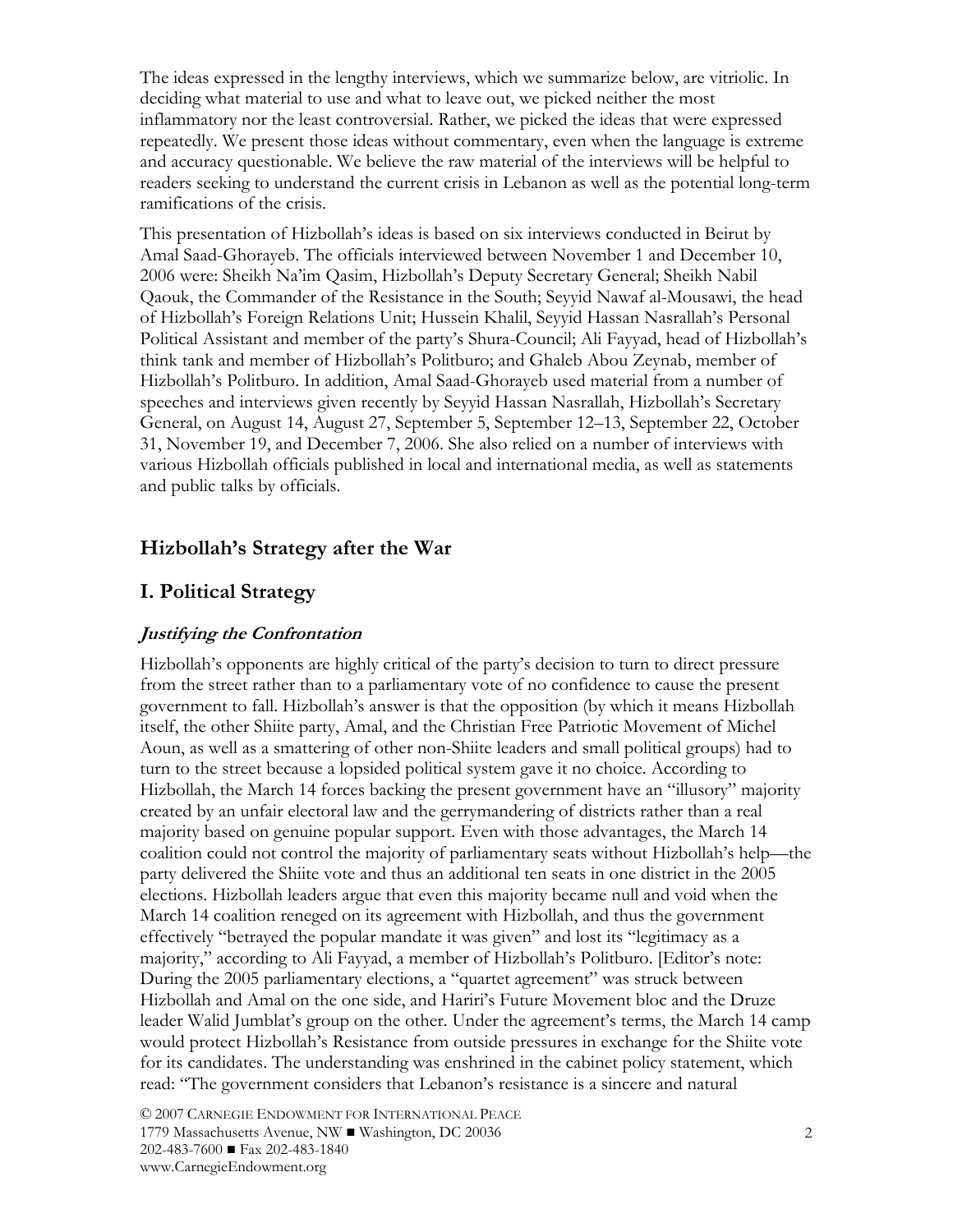expression of the Lebanese people's right to defend its land and dignity in the face of Israeli aggression, threats, and ambitions as well as of its right to continue its actions to free Lebanese territory."]

Hizbollah's belief that it is unjustly deprived of its legitimate role is augmented by the group's view that the opposition now enjoys the support of a majority in the country, a claim buttressed by a recent Beirut Center for Research and Information opinion poll, which predicts that the opposition would win an election with 58 percent of the popular vote. (The survey was conducted between October 19-31, using a simple random sample of 5,000 respondents, stratified by sect and region.)

The government broke a political agreement and furthermore has lost its popular legitimacy, as shown by the polls. In any "respectable democracy," argues Mousawi, "there is an immediate call for early elections when alliances are broken." According to Fayyad, early elections are also held when "the government is paralyzed because of political polarization or when public opinion is split as revealed in opinion polls."

Yet the government has rejected the call for early elections and has refused to agree to the formation of a government of national unity in which the opposition would control onethird plus one seat, giving it veto power on major decisions requiring a two-thirds majority. Hizbollah and its allies feel that they had to resort to street demonstrations to protest the government's intransigence and exert pressure on it. Hizbollah has been calling for early elections and argues that this happens in many democracies around the world when the government loses its majority or when the government's decision-making power is paralyzed. The Lebanese government, however, buoyed by external support, insists on "clinging on to power" in the face of widespread popular discontent, thereby substituting Western backing for internal legitimacy, argues Energy Minister Mohammmad Fneish. Reliance on external support further delegitimizes the government in the eyes of Hizbollah. Hizbollah leaders also blame Prime Minister Siniora for a number of misdeeds, including distancing himself from the Resistance in the early days of the war, being too close to the West, and acting like "the head of a faction rather than the head of a government for all Lebanese," according to Hizbollah MP, Hassan Fadlallah.

But Hizbollah goes further, arguing that the government also lost constitutional legitimacy when Shiite ministers resigned from the cabinet. According to the preamble to the Lebanese constitution, "There is no constitutional legitimacy for any authority which contradicts the 'pact of communal coexistence.'" In Hizbollah's interpretation, this means that all communal groups must be represented in the cabinet. In refusing to dissolve in the absence of Shiite representation, the government is thus "usurping" power and staging a "coup" against the constitution.

#### **Dismissing Accusations**

#### *The international tribunal on the Rafiq Hariri assassination*

Hizbollah dismisses claims that its attempt to force the resignation of the government or its demands for veto power are maneuvers to prevent the international tribunal's formation. Indeed, the government only makes such accusations to mislead the public about the real reasons for Hizbollah's withdrawal from the cabinet. "This is a mine they threw to mislead their supporters and derail the consultation talks," claims Khalil.

© 2007 CARNEGIE ENDOWMENT FOR INTERNATIONAL PEACE 1779 Massachusetts Avenue, NW ■ Washington, DC 20036 202-483-7600 ■ Fax 202-483-1840 www.CarnegieEndowment.org Hizbollah was already calling for a national unity government before the war with Israel in July, according to its officials. Pressure increased when Nasrallah, Hizbollah's Secretary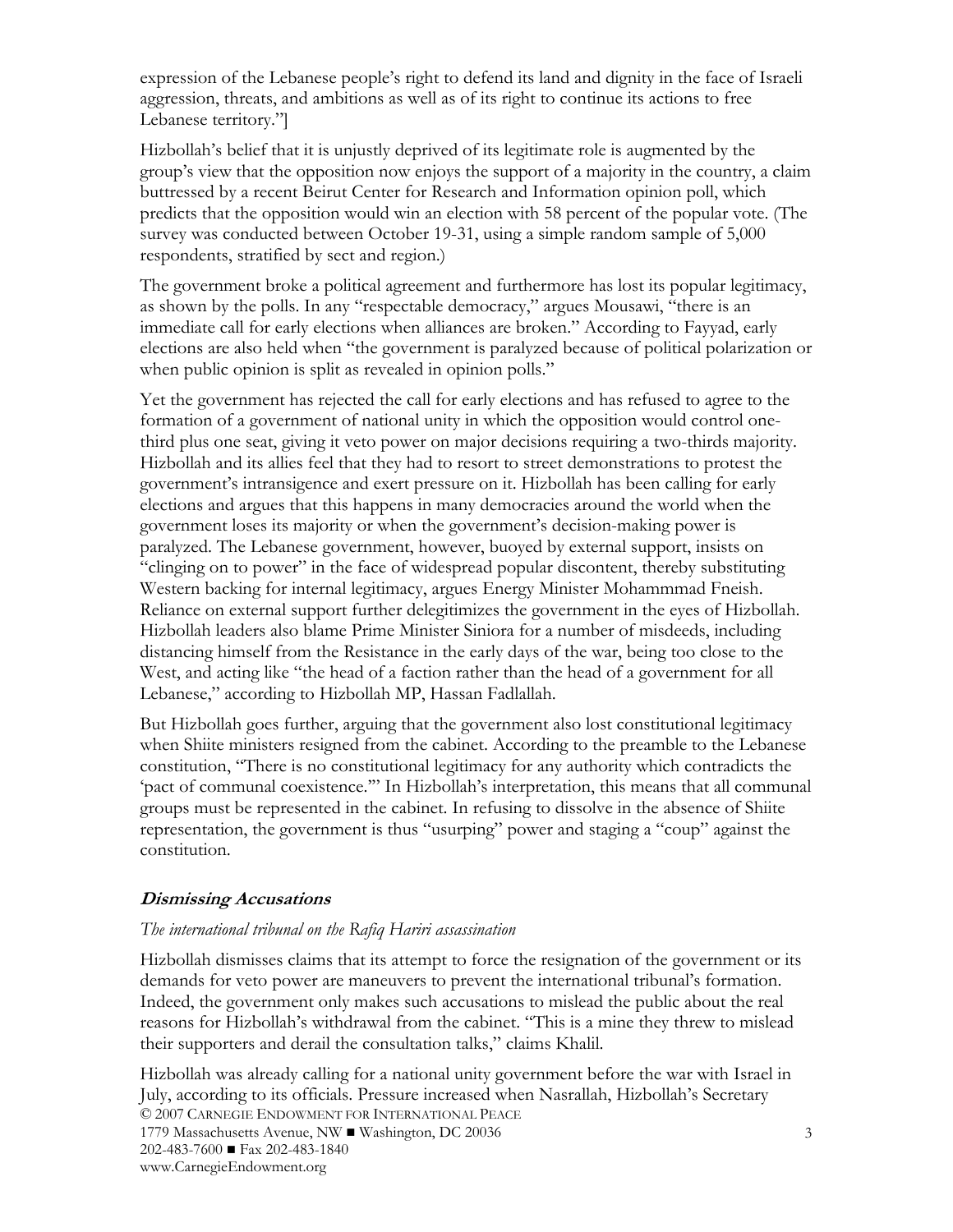General, issued an ultimatum to the government in an October 31 interview, announcing that he would wait only one more week for ongoing consultations between the rival sides before taking action. Around the same time, Hizbollah officials made it clear that "action" meant the resignation of Hizbollah ministers from the cabinet if the ruling majority rejected the party's demand for a veto-wielding share of power**.** On November 11, the ministers resigned in protest not only over the failure of the negotiations, but also over the unexpected announcement by March 14 forces that a vote on the draft UN Resolution on the international tribunal would be held two days later in the cabinet without giving opposition forces the opportunity to examine the draft.

Hizbollah officials stressed that the main reason for the walkout was not the dispute over the tribunal, but the government's refusal to accept its demand for a veto-wielding share of power. Nasrallah asserted in November that "the issue [of the resignation] had nothing to do with the international court. If it were related to the court I would tell them right now: form a national unity government and try us. Bring the draft of the international court to the national unity government and try us. If we obstruct it, expose us to the people…." The party issued a joint statement with its Shiite ally, the Amal movement, underlining their unremitting commitment to the principle of an international court to which they had already agreed during the first National Dialogue session held in March 2005.

Hizbollah officials claim they agreed "to discuss the matter [of the tribunal] in a highly positive, serious, scientific, objective, and interpretative manner," but that they had not expected to be presented with a specific proposal for a few months. The government's sudden call for a vote on the UN resolution not only caught Hizbollah by surprise, but prevented any serious discussion, since it gave Amal and Hizbollah no more than a few days to have it "translated, reviewed by legal persons, and discussed by us." Hizbollah leaders argue that this was a deliberate attempt to prevent further discussion. [Editor's note: Opposition figures object to certain components of the tribunal agreement, particularly elements of Article Three of the Attachment to the Agreement, which puts forward extremely broad definitions of criminal responsibility for the crimes, including any persons who might have "contributed in any way to the crime" as well as any of their superiors. It was felt that this wording was too broad and should be narrowed down. Hizbollah has also expressed reservations about the open-ended nature of the tribunal's mandate, which would allow it to deal with future cases or to reopen cases already settled by the Lebanese judiciary.]

#### *Relations with Syria and Iran*

Hizbollah denies the accusation that its decision to launch demonstrations on December 1 was part of a "coup" engineered by Syria and Iran to dominate Lebanon as part of their strategic confrontation with the United States and Israel. It is the March 14 politicians, Hizbollah argues, that were Syria's allies and collaborators until recently, and it was Hizbollah that had been the target of Syria's "intelligence apparatus" previously, according to the head of Hizbollah's Foreign Relations Unit, Nawaf al Mousawi.

Nevertheless, Hizbollah readily admits to having strong ties with Syria and Iran. As Mousawi declared in a recent interview, "we do not deny this alliance, we shout it from the rooftops. We are part of a resistance axis to American hegemony in the region, from the resistance in Afghanistan to the resistance in Palestine."

Hizbollah leaders argue that this does not mean that Hizbollah is a pawn of its allies, but rather that it has political autonomy. Hizbollah's ties to Syria and Iran are strategic alliances, not patron-client relationships. Hizbollah's agenda simply "intersects with part of, I repeat,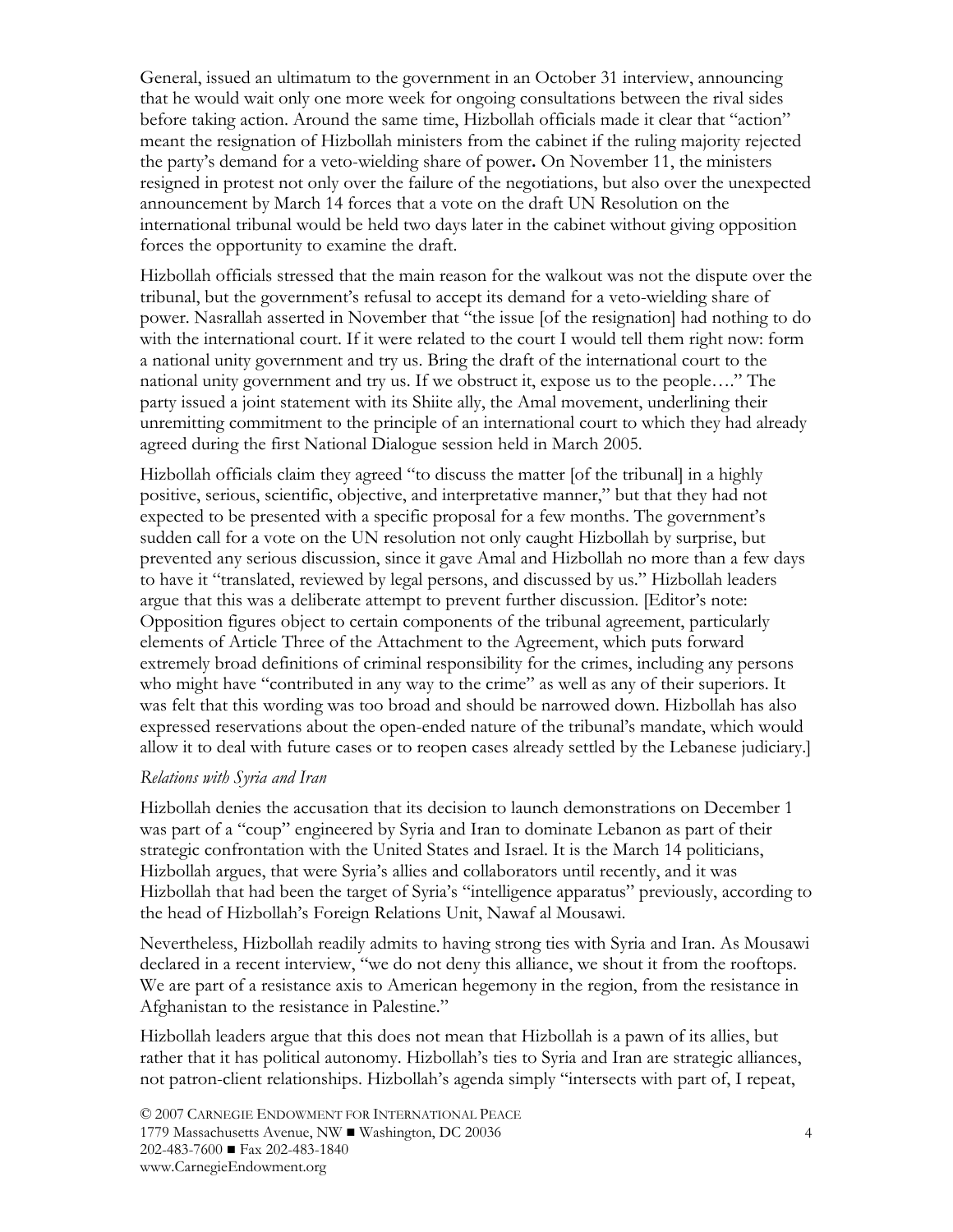part of, the Iranian and Syrian agendas," maintains Mousawi. Similarly, Ghaleb Abou Zeynab, a member of the party's Politburo, argues that "Syria and Iran cannot impose their will on us" and that "Hizbollah uses this alliance to Lebanon's benefit." Knowing that even repeated verbal reassurances have done little to assuage the fears of the March 14 camp, Nasrallah suggested in a November speech that the formation of a national unity government would solve the problem as it would prevent either side from imposing the dictates of its foreign allies.

#### **Power for What?**

If Hizbollah is not seeking to stop the international tribunal and serve the interests of Syria and Iran, as its critics accuse, what are Hizbollah's goals? The interviews suggest these goals are twofold:

#### *A Bigger Role in Government …*

Hizbollah is seeking a greater share of political power in the cabinet. The one-third plus one representation is crucial in order for the party and its allies to have a say on "strategic" issues requiring a two-thirds majority. Sheikh Nai'im Qasim, Hizbollah's Deputy Secretary General, repeatedly stressed that the opposition does not aspire to dominate the government, but rather, wants "to participate in fateful and strategic decisions" with a minority veto-power. Moreover, a one-third share would permit the opposition to topple the government if its ministers collectively resigned. Hizbollah officials stress that they are only seeking a "guaranteeing third," not the power to impose their own decisions.

With the current number of seats, Qasim argues, the party and its allies in the government feel that their cabinet presence is only cosmetic. In Nasrallah's words, they are not treated as "equal partners" but are expected to act as "yes men" while the ruling majority dominates all decision making. Furthermore, Hizbollah's demand for power sharing and veto power, while odd in a majoritarian western democratic system, is very much part of the Lebanese tradition, in which all major communities have a share of power. Qasim argues that the cabinet must be structured to allow all communities and political forces with parliamentary representation to participate in strategic decisions, in the same way they participated in the "National Dialogue" meetings that began in March 2005. Indeed, according to Qasim, "if the cabinet reflected parliamentary representation or popular representation then it would have been the forum for a dialogue," obviating the need for an *ad hoc* institution.

To stress the point that they are seeking participation in strategic decisions rather than power for themselves, Hizbollah officials emphasize that the party is not pursuing more cabinet posts for itself or Shiites, but wants the inclusion of its main Christian ally, the Free Patriotic Movement, led by former General Michel Aoun. As Nasrallah stated in a November speech: "we have never asked to increase Hizbollah's share or that of the Amal Movement's. All that we asked for was including other major political forces … because their presence represents a national insurance."

#### *… in order to further the Resistance agenda*

Emboldened by its perceived success in its "divine victory" against Israel last summer, Hizbollah is not only claiming a larger share of political power, but it is doing so in the name of furthering the cause of the Resistance, rather than simply enhancing its power as a domestic actor.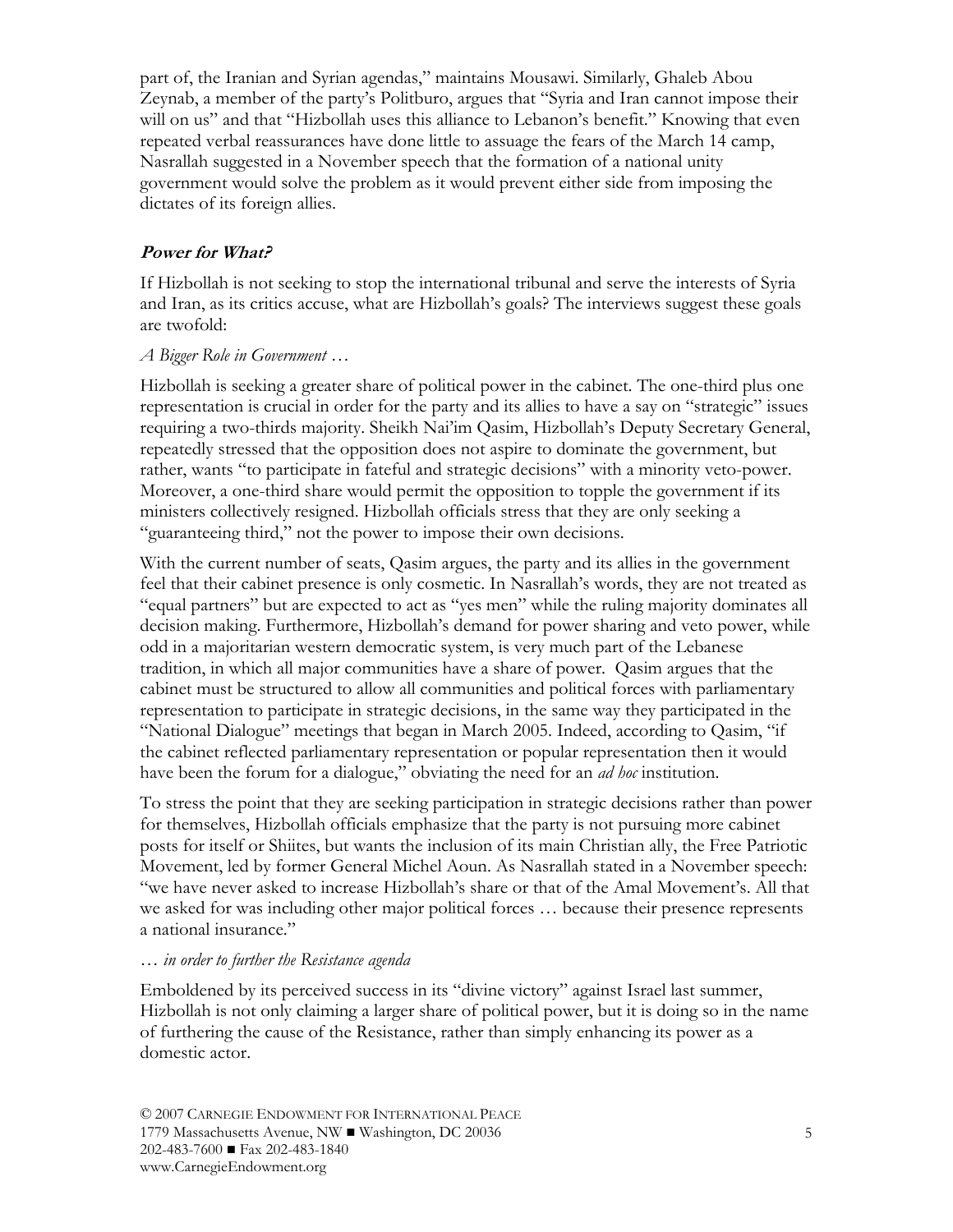The loss of Syrian control over strategic decisions made by the Lebanese government has been a major factor in Hizbollah's change of focus. The party, Nasrallah pointed out in November, had not sought political power in the past: "… up to 2000, the year during which Lebanon was liberated and the Israeli enemy was historically defeated ... the subject [of joining the government] never came up for discussion. After 2000 it was discussed, but we had never asked for a ministerial portfolio or for joining the government." In fact, the party did not feel an exigent need to participate in government at the time given the fact that all strategic decisions were in Syria's hands, shielding the Resistance from external and internal pressures to disarm.

In 1992, Hizbollah partook in the first postwar parliamentary elections, in order to legitimize and entrench its Resistance activity and, in so doing, transformed itself from an anti-system party into an opposition party operating within the parameters of the political system. With the withdrawal of Syrian troops from Lebanon in April 2005, however, Hizbollah could no longer confine itself to the legislative realm, and was compelled to join the government in order to fill "the strategic void," to use Fayyad's terms, left by the Syrian withdrawal. Of particular concern to Hizbollah was the international pressure to implement the provisions of UN Resolution 1559 pertaining to the disarmament of "all Lebanese militias." Thus, in 2005 Hizbollah took the second significant step in its integration into the state by joining the government—the first step was the 1992 decision to contest the parliamentary elections. In both instances, political participation was a means to a military end, resistance.

It is through this lens that Hizbollah's 2006 demand for a veto-wielding share of cabinet posts and, more recently, early parliamentary elections, must be viewed.

As explained by Mahmoud Qomati, the deputy head of the party's Politburo, in an early December interview with the Associated Press**,** Hizbollah is also highly critical of the March 14 group's actions and policies during the war, and in some sense regards the government itself as the enemy. "Now we are demanding it [a greater share of cabinet posts] because our experience during the war and the performance of the government has made us unsure. On several occasions they pressured us to lay down our weapons while we were fighting the war. So after the war, we had no choice but to demand this guarantee that would give us legal and constitutional strength. If we take one-third plus one, the government will not be able to impose its decision on us." Nasrallah adds, "We are not seekers of power or positions. We are advocates of a cause, for which we sacrifice ourselves and our children." What "concerns" Hizbollah is "the outcome" and "not its presence as a party in what is called a national unity government."

Hizbollah's politico-strategic program is essentially a strategically defensive one: to protect the Resistance, maintain Lebanon's "Arabism" and centrality in the Arab-Israeli conflict, and to keep Lebanon out of the U.S.-Israeli orbit. In July and August, Hizbollah felt that it had succeeded in achieving these aims militarily by thwarting Israel's stated objectives, and preventing Lebanon from becoming the launching ground for the Bush administration's "New Middle East." But from Hizbollah's perspective, the war has not yet ended, but merely assumed a different form. Sheikh Nabil Qaouk, the Resistance's Commander for South Lebanon, summarizes this sentiment by affirming that "although the war ended on the military level, it did not end on the political level. There is now a political assault to achieve the same aims as the military war. And this time the instruments are Lebanese." The government, adds Mousawi, is striving to execute "what Israel failed to do."

Thus, rather than being "distracted" from the military arena as some commentators have surmised, by challenging the Siniora government Hizbollah sees itself as confronting the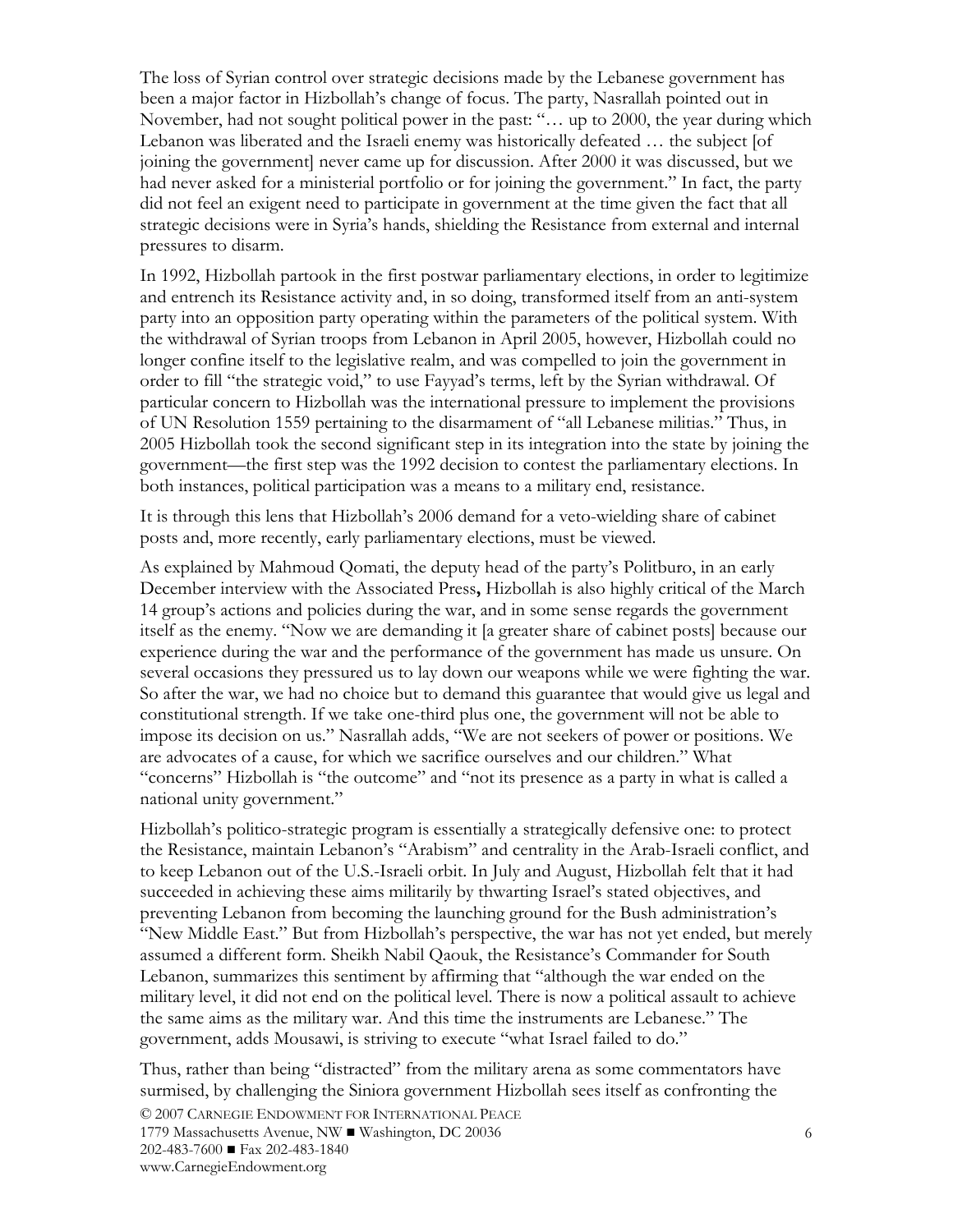U.S.-Israeli plan to disarm the Resistance and redraw the face of Lebanon and the region. Hizbollah is determined to fight this political battle with the same zeal and determination that it displayed in the military war with Israel. Put simply, Hizbollah feels that if it loses this political conflict, it loses not only its political power and the type of Lebanon that it envisages, but also its arms. Hizbollah believes that such a loss would have regional implications, weakening Hizbollah's strategic allies such as Syria, Iran, and other Islamist movements while bolstering Arab regimes allied with the United States and strengthening Israel's hand against the Palestinians. Hizbollah, however, feels that it will not lose. According to Seyyid Ibrahim al Amine, the head of Hizbollah's Politburo, "the victory which the Resistance won was an introductory step to a bigger victory which we will soon witness, the implications of which will affect the entire region."

#### **The Siniora Government, the United States, and Israel**

Hizbollah officials interviewed for this research and Nasrallah himself in his recent pronouncements do not hide their view that the main enemy in this fight is not the Siniora government, but the United States and Israel. Despite its declared victory last summer, Hizbollah remains "threatened by Israel, the United States, and all the international powers." The United States is the greatest threat because it orchestrated the war "in terms of decisions, planning, weapons and desire," and harbors greater ambitions than Israel's endeavor to "end the military threat" posed by Hizbollah, in "wanting to end our very existence," according to Mousawi.

Hizbollah does not fear the Lebanese government. The government cannot forcibly disarm Hizbollah, because of the party's military superiority vis-à-vis the Lebanese army and all other armed groups in the country. However, Hizbollah does not want to be dragged into an internal civil war that would derail it from confronting Israel. As explained by Fayyad, "internal stability is central to its [Hizbollah's] national project" if it is to succeed in its Resistance mission. After the death of a Hizbollah protestor, Ahmad Mahmud, in a Sunni neighborhood of Beirut, Nasrallah urged for calm, "We in Lebanon will not be dragged into internal sedition even if you kill Ahmad Mahmud, or a hundred people like Ahmad Mahmud. We shall not point guns at anyone." Indeed, Hizbollah argues that the United States is encouraging Sunni–Shiite tensions in the country, and elsewhere in the region, to further its own aims.

In order to maintain stability in Lebanon, Hizbollah is determined to resist the alleged U.S. policy of "divide and rule" whereby it "incites sedition between Sunnis and Shiites" as it did in Iraq. Nasrallah has repeatedly warned about the dangers of following the "Iraq model" stressing that civil war "is a red line" that "is forbidden." Hizbollah's supreme spiritual guide, Iran's Ayatollah Ali Khamenei, asserted in December, that "the wise position taken by Hizbollah to call for national unity should be the first priority" in that it deprived the Americans of the opportunity to reach their objectives.

Hizbollah officials do not hide their contempt for the Siniora government and the March 14 forces, which they see as "tools" of the United States. Qasim stresses that "tool" is even more derogatory a label than "collaborator" because a tool lacks agency. In the same vein, Fneish depicts the ruling forces as "prisoners" to their "commitments" to outside powers, which denies them the ability to act autonomously. In Hizbollah's view, the Lebanese government is acting on the U.S. ambassador's instruction in refusing to increase the opposition's presence in the cabinet. Officials find further proof of the government's submission to the United States in President Bush's praise of Prime Minister Siniora for his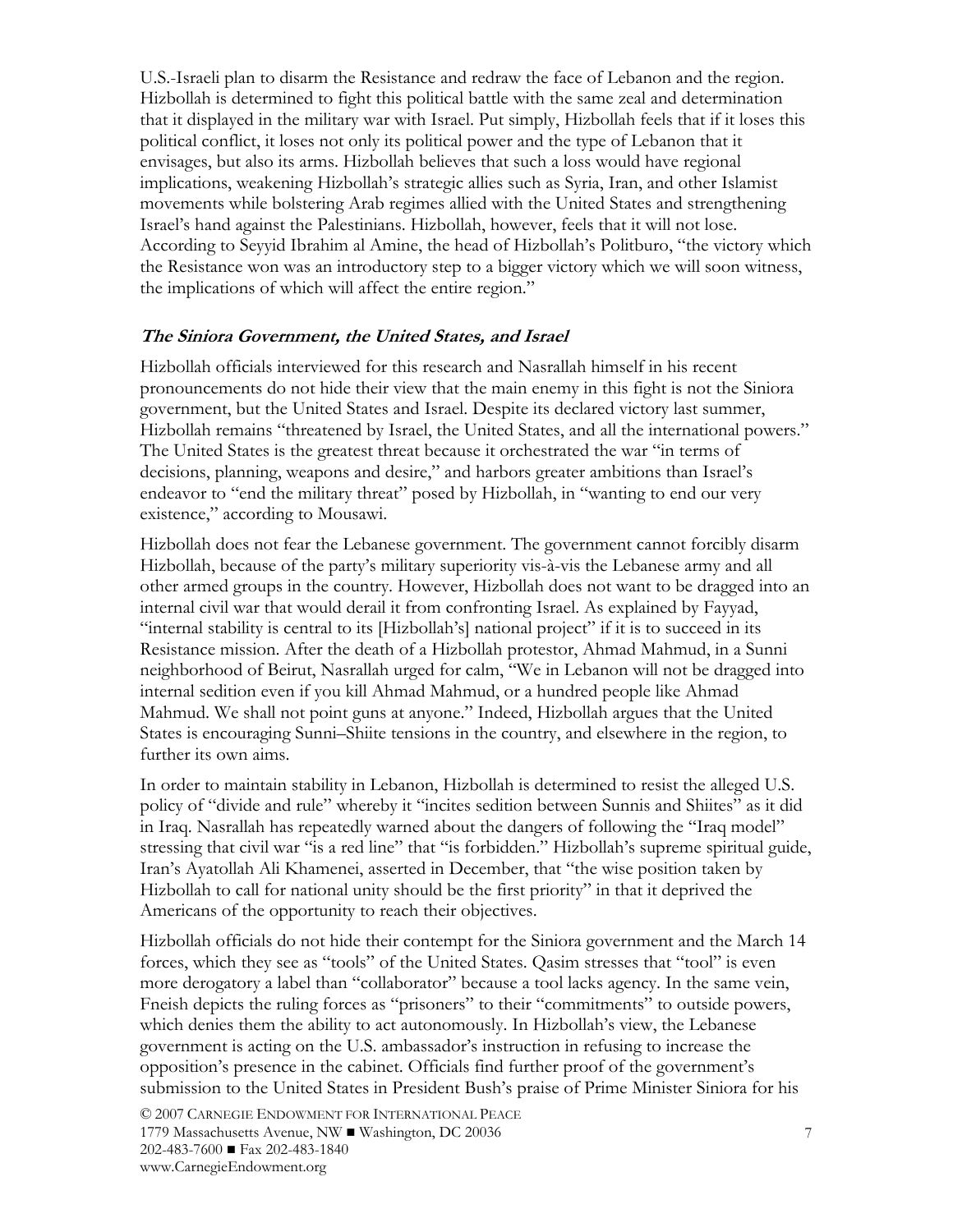refusal to yield to Hizbollah's demands. "I'm proud of Prime Minister Siniora. He has shown tenacity, toughness in the face of enormous pressure from Syria as well as Hizbollah, which is funded by Iran." Hizbollah officials find these remarks to be condescending, and they contrast this praise to the harsh language the Bush administration uses against Hizbollah. They see themselves dismissed and delegitimized by the United States as Syrian and Iranian backed "terrorists" and "extremists" seeking "to undermine democracy" by plotting a coup, and using "undemocratic," "violent," and "intimidating" means (i.e. street protests) against the "legitimate" and "democratic" government.

Hizbollah interviewees argued that the United States "wants to turn this country into a colony; a political, security and military base;" that Prime Minister Siniora has become the "Kharzai of Lebanon" ; and that "Lebanon has fallen under indirect U.S. occupation," thereby reducing its Lebanese allies to "an occupation government." Hizbollah further claimed that U.S. plans for the Middle East are "in a state of decline and collapse," owing to its "great failures" in Afghanistan, Iraq, and Palestine, and that Washington "deals with Lebanon as a form of compensation for its failures elsewhere." The United States will also fail in Lebanon, according to Qasim: "If you are wondering whether Hizbollah will defeat the United States in Lebanon, then we say 'yes, we will,' because we will not accept that the United States control Lebanon." Mousawi is certain that, just as the Resistance defeated the United States and Israel in 1982, a "much stronger" Hizbollah today will defeat the United States politically in Lebanon.

If the March 14 forces' submission to U.S. policy amounts to acceptance of a new colonialism, their relationship with Israel amounts to high treason in Hizbollah's eyes. The ruling majority conspired against the Resistance "before, during, and after the war," becoming "partners in the American Israeli aggression against Lebanon." "Stabbed in the back" and "injured with knives" is how Hizbollah interviewees described the actions of the Lebanese government. Accordingly, they argued that they could not possibly allow the March 14 forces to maintain enough cabinet posts to be able to continue implementing such a conspiracy.

Hizbollah's accusations are numerous and virulent. The government "prepared the ground for the aggression by harming the Resistance, thus giving a green light for the Israeli aggression," according to Fneish. Qaouk claims that "we have information which assures us that some of their [March 14] leaders were informed of the aggression and were in favor of it, but that they were expecting it for the end of the summer season or beginning of fall, at the end of the tourism season." Correspondingly, Nasrallah also claimed in November that "the current government knew about the aggression beforehand and it asked the Israelis to prolong it." In December, he went even further, calling for the formation of an impartial judicial committee to investigate his allegation that "the party that is responsible for the war and destruction is the party that asked Israel to use this operation as a pretext to launch a war against Lebanon" and not Hizbollah, as the government alleges. In a particularly fiery speech, he explained that "[domestic forces had] officially asked America, George Bush, and Dick Cheney, to wage a war on Lebanon, citing as an excuse that the dialogue on the Resistance's arms had reached a dead end, and that there was no internal capability to disarm the Resistance…. The only way was for the U.S. administration to ask Olmert's government to wage a huge, destructive, and fatal war not only on Hizbollah but also on all those who support it or embrace it so as to completely terminate the Resistance and any possible future reemergence of it." According to Qaouk, March 14 officials even had foreknowledge, courtesy of Secretary of State Condoleezza Rice, of the "Guantanamo-inspired Rosh-Pina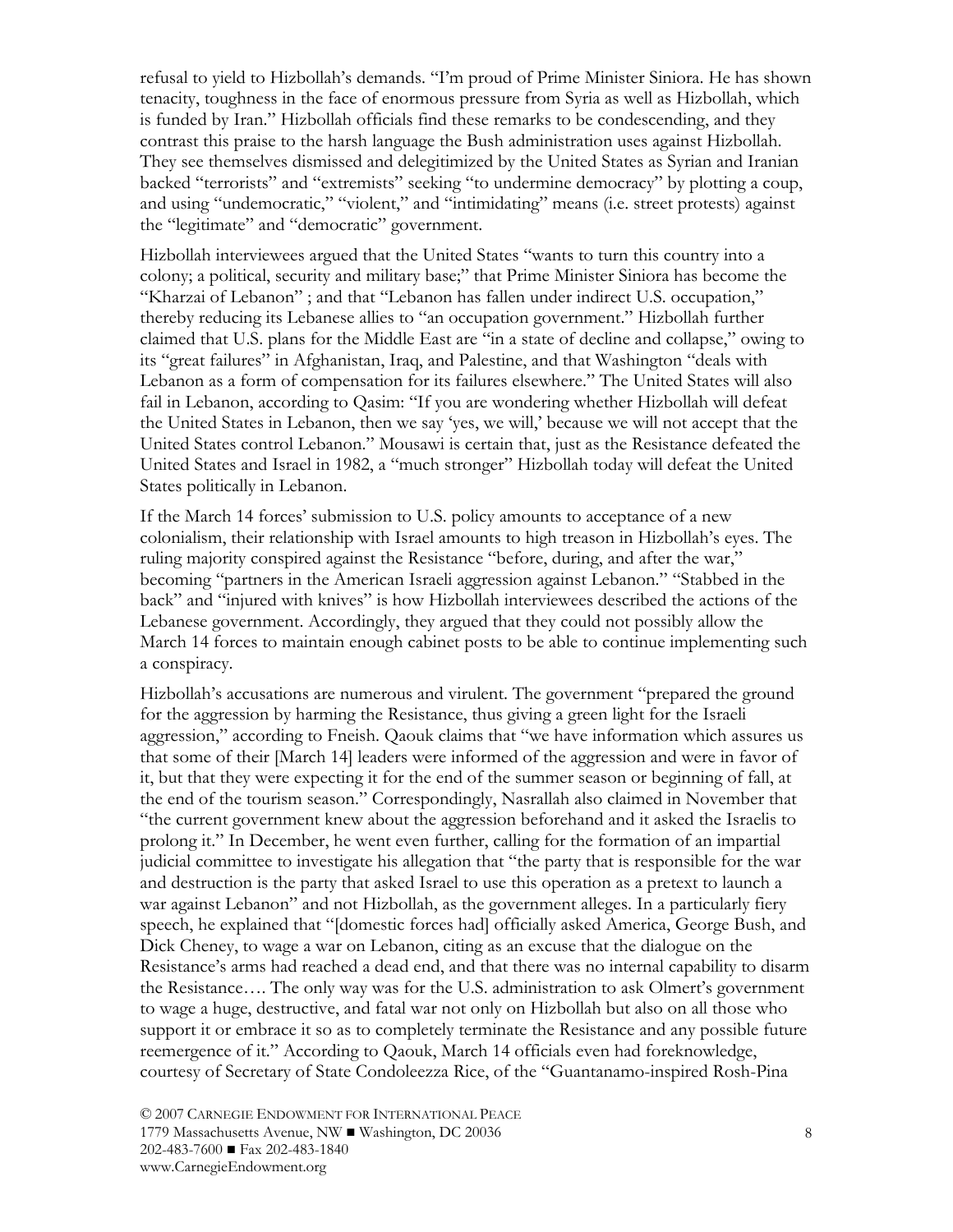prison which was being built in Israel from the first day of the war," to accommodate up to 10,000 Hizbollah members and supporters.

Hizbollah finds signs of the March 14 forces' complicity with Israel everywhere. A special Israeli cabinet meeting called in early December to discuss support for the Siniora government was greeted with scorn by Hizbollah. "Is it not shameful that the Zionist inner cabinet, which usually convenes when there is a matter which threatens Israeli interests or security, convenes only to discuss how it could help this collapsing government in Lebanon?" Nasrallah asked. The possibility that Israel would return occupied lands such as Ghajar or the Shebaa Farms to bolster the Siniora government was met with equal derision by the party: "Siniora should resign just because the Israeli says he supports him," Qasim said.

#### **Why does Hizbollah Want to Stay in the Government?**

Hizbollah perceives the March 14 forces to be a tool of the United States, willing to allow the country to be "colonized" in order to keep Hizbollah down. Hizbollah further accuses many of the March 14 government's members to be guilty of treason for collaborating with Israel.

Why, then, does Hizbollah want to coexist with these forces and share power with them in a national unity government? The answer, the interviewees candidly admit, is political necessity. In Fneish's words, "the truth is, we can't rule without all political forces in the country [being represented]. If we had a choice, we would never choose to be in a government with them. We are doing this for national unity." His words echo Nasrallah's earlier statement that "had we not been concerned about this homeland, had we not been aware of the religious and sectarian sensitivities, I would have stood on August 14, not to speak about a national unity government but to speak about traitors who should stand trial in Lebanon." Hizbollah, therefore, says it is its fear of Sunni-Shiite strife, as well as overall political instability, which compels the party and the opposition movement it leads to politically cohabitate with the very forces it perceives as the enemy. Whether as a new political majority under early elections, or as a "blocking third" in a national unity government, the most that can be hoped for is that the cold war between the two sides will give way to a cold cohabitation.

### **II. Military Strategy**

#### **Copying with UN Security Council Resolution 1701**

#### *Minor changes …*

UNSC Resolution 1701 of August 11, 2006, ended hostilities between Israel and Lebanon and led to the deployment of thousands of Lebanese army troops and United Nations Interim Force in Lebanon (UNIFIL) forces south of the Litani River to maintain the fragile ceasefire. The Resolution also called on the government to halt the flow of arms to which it does not "consent"—in other words, the flow of arms to Hizbollah. UNSC 1701 did not empower UNIFIL to disarm Hizbollah, however, and the Lebanese government has not entrusted the Lebanese army with that task. The result is a military limbo in which Hizbollah's weapons are not decommissioned but deactivated insofar as "no visible armed manifestations" are permitted by the Lebanese government. Hizbollah thus retains its hidden arms caches.

© 2007 CARNEGIE ENDOWMENT FOR INTERNATIONAL PEACE 1779 Massachusetts Avenue, NW ■ Washington, DC 20036 202-483-7600 ■ Fax 202-483-1840 www.CarnegieEndowment.org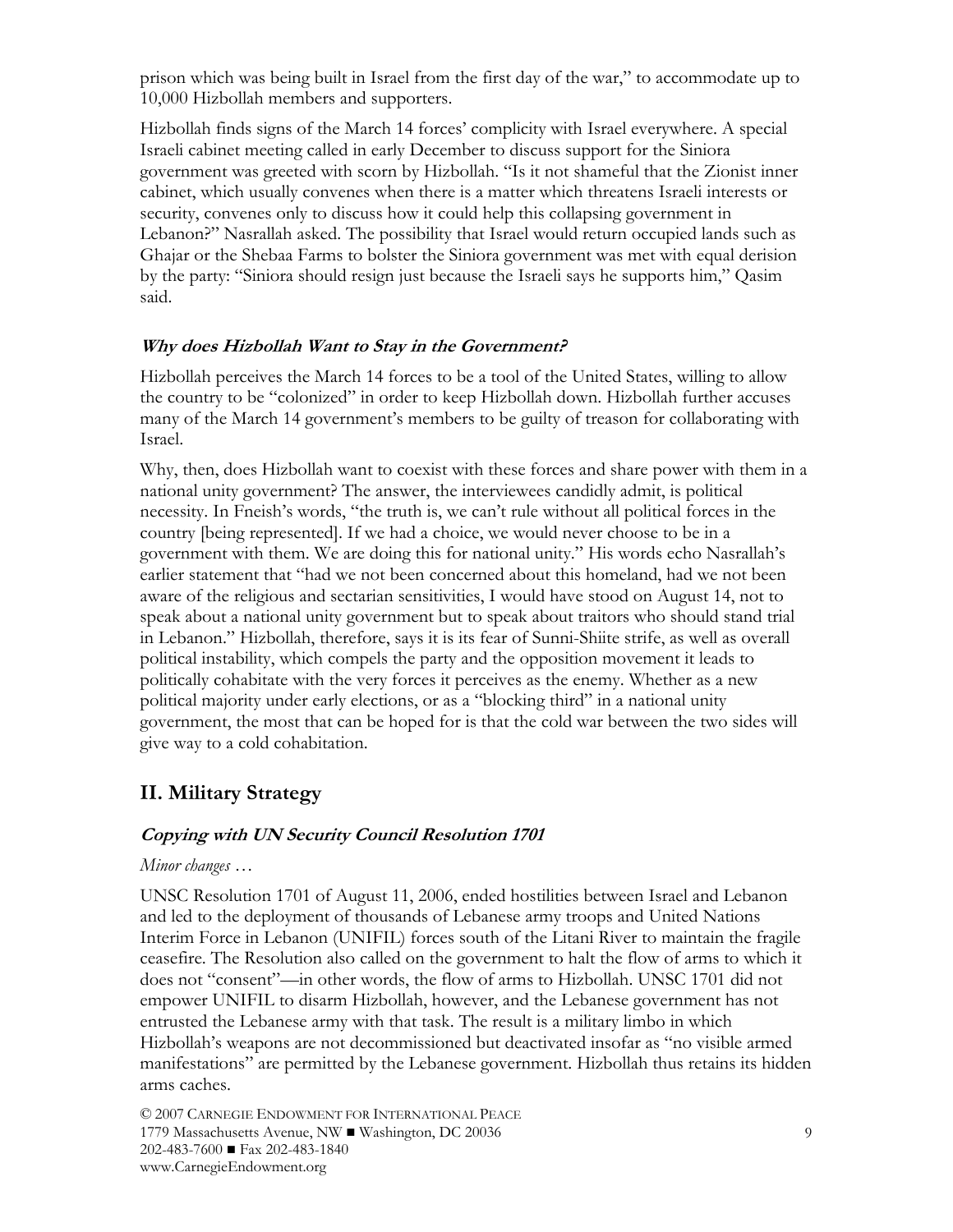The organization finds this arrangement acceptable and commends itself on its success in rejecting two more objectionable draft resolutions of SR 1701. "We agreed to this state of affairs and if we hadn't agreed, UNIFIL would not have been able to deploy" boasts Qasim. Facts on the ground have been little altered by the resolution, claims Hizbollah—its weapons were "never for show." The only substantial change has been the removal of its public observation posts along the border with Israel, but those "were of no military or surveillance value, they were just there for public show" argued Mousawi. "The scene south of the Litani will be similar to what is north of the Litani," Nasrallah explained in September, implying that the Resistance south of the Litani would enjoy the same freedom of action it was granted north of the river.

The deployment of the Lebanese army in the south is equally inconsequential, according to Qaouk: "The Lebanese army was [always] present south of the Litani and on the borders. Didn't the army have roadblocks in the Litani area? Weren't they in Tyre? What happened to the army was a huge reinforcement," and the increase in UNIFIL troops was nothing more than reinforcement as well. What is more, Hizbollah argues that these foreign troops operate under the authority of the Lebanese army, which, in Nasrallah's understanding, is not empowered to disarm, "spy on," or "raid places where the Resistance might store its arms," but merely to seize any arms it happens to inadvertently come across them. This confidence in the Lebanese army is attributable to the history of cooperation and coordination between it and the Resistance, and the absence of any clashes between the two since the end of the war. It is also buttressed by the army command's declared intent to "deploy side by side with our resistance" (August 17) and to "make use of the national capabilities of the residents [of the South] including the resistance," in the event of an Israeli attack (October 11).

#### *…That do not alter the logic of Resistance*

In the eyes of Hizbollah officials, Resolution 1701 neither hampers the Resistance nor reduces the need for it. In September, Nasrallah asserted that "The resistance is present south of the Litani River and in the whole of South Lebanon … we are people of the land. Therefore no one can prevent us from being present on our land, or from defending our land…." Hizbollah is indispensable to safeguarding Lebanon's security, Nasrallah contends, "Can the Lebanese army, with its current conditions and capabilities, fight a war if a war is imposed on Lebanon? Would UNFIL, even if supported by 10,000 or 20,000 or 50,000 soldiers, stand to defend and protect Lebanon if Israel attacks? This is out of the question."

Hizbollah's stance is the product of its perceived victory over Israel last summer. It is true that the victory was achieved at a heavy cost of lives, Mousawi admits, but in relative terms the losses were low; in any case, losses do not preclude victory—the allied powers lost 100,000 people in Normandy and the Vietcong three million in Vietnam yet both prevailed, he argues. Last summer Hizbollah won by keeping Israel from achieving its objectives— Israel failed to eliminate Hizbollah, push it back to the Litani River, halt its rocket attacks, or secure the release of the captured Israeli prisoners. Qasim argues that the value of the victory is increased because the "entire world supported Israel in accomplishing these goals" and Hizbollah "remained steadfast" in the face of such a worldwide campaign against it. Israel was forced to recognize its failure, Hizbollah officials claim, pointing out that Israel "admitted and investigated its [military] failure, and revised its combat doctrine, tactics and formations."

The outcome of the July war, according to Hizbollah, vindicates the logic of resistance and demonstrates the effectiveness of its unconventional military tactics, not only in "liberating land through a protracted war," as explained by Nasrallah in a September interview, but also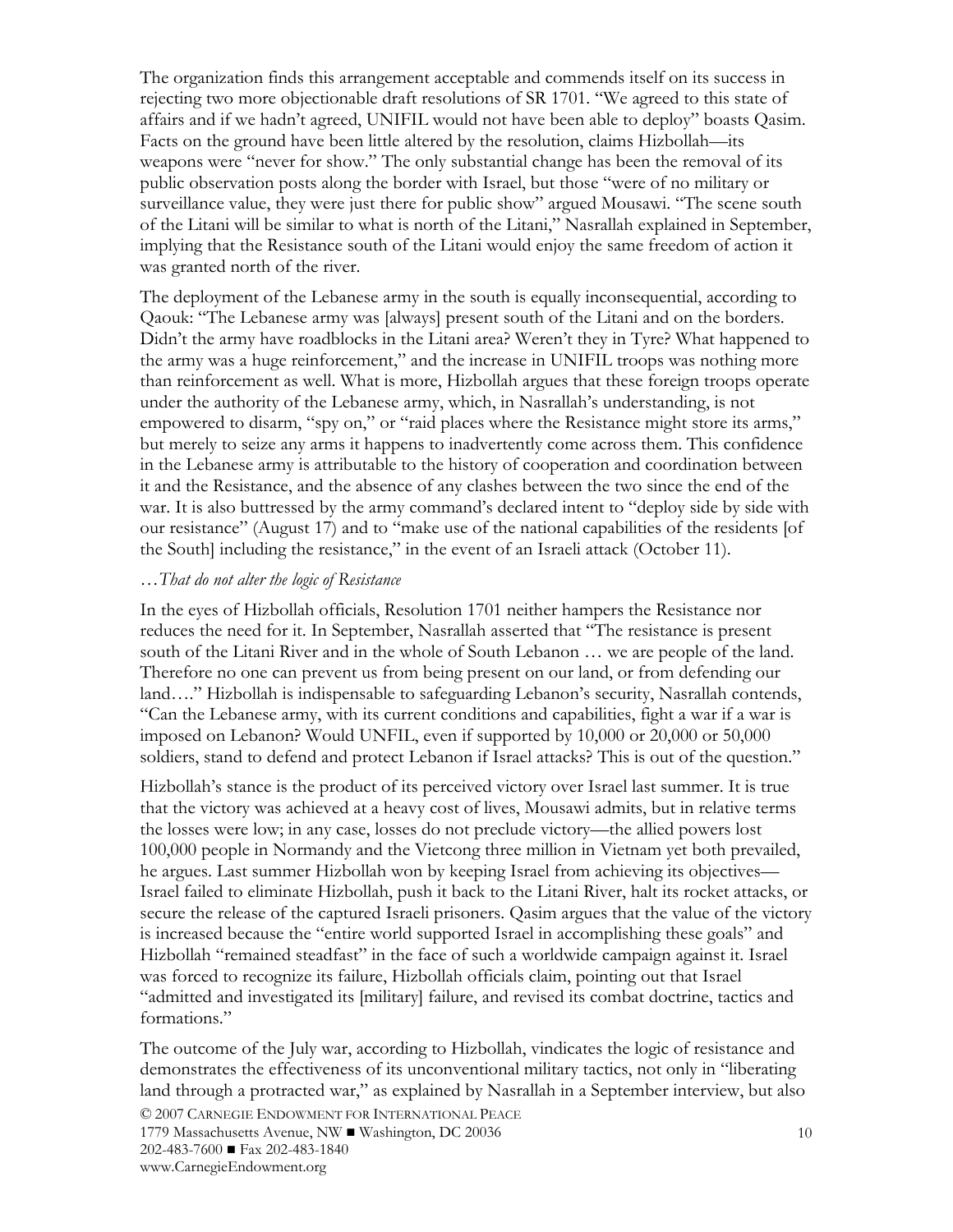in "withstanding an invasion and preventing the occupation of the country or its fall to the Israeli army." To be sure, Israel attacked Lebanon, Fayad explains, but "we never said that Israel wasn't able to attack Lebanon; we said that if Israel did attack, it would pay the price." Nevertheless, Hizbollah admits that this deterrence capability may not prove effective indefinitely, or even beyond the short-term, as Israel may well decide to launch another large-scale attack**.** As proof of this continued threat, Qasim cites Israel's numerous violations of the cease-fire in the months after the cessation of hostilities and argues that this justifies Hizbollah's state of constant military preparedness.

#### *… nor Hizbollah's capacity to rearm*

Because of the continuing threat from Israel, Hizbollah strives to ensure that its arms supply remains unaffected by the embargo, which is supposedly being enforced by land, air, and sea. In his victory rally speech, Nasrallah brazenly declared: "Within a very few days and after emerging from a fierce war, the Resistance restored its entire military and organizational structure and its armaments," suggesting that Hizbollah had somehow managed to rearm itself in the immediate aftermath of the war. Mousawi partially corroborates this view when he asks his fellow Lebanese to "imagine what would have happened to us if we didn't have a neighbor like our Syrian brother [to help us] during the Israeli bombardment," indicating that Hizbollah was able to rearm during the war.

In the same Victory Rally speech, Nasrallah also declared: "I tell them 'blockade and close the borders, the sea, and the skies.' This will neither weaken the will nor the arms of the Resistance … what we used in the war was a very small part of our resources." Hizbollah is eager to appear unperturbed and unrestricted by the arms blockade imposed by Resolution 1701, lest the group lose its deterrent capability. As Nasrallah proclaimed: "I once said that we have more than 12,000 rockets. I don't lie, I am not allowed to lie but at the same time I know how to play a psychological war … the number of rockets might be 13,000 or 20,000 or 50,000, and all these are more than 12,000, but I don't reveal how many." As for the purpose of such stockpiles, Nasrallah insists that Hizbollah "would keep [its weapons] as it had kept them between 1996 and 2006, without using them except in the event of a broad military aggression on Lebanon."

#### **The Problem of UNIFIL**

Despite its dismissal of Security Council Resolution 1701 as a nuisance rather than a real obstacle to the Resistance, Hizbollah objects vehemently to the deployment of UNIFIL forces all over Lebanon, rather than only in the south.

The government, Hizbollah officials assert, went further "than what the Americans and Israelis are asking of Lebanon." According to Qaouk, "The Security Council, the United States, and Israel agreed to the deployment of UNIFIL without the disarmament of Hizbollah as a precondition, whereas the March 14 forces in the government put this on the cabinet agenda before deploying the Lebanese army. They asked the Army General to implement this command, but he was wiser than them and told them this would lead to civil war."

Hizbollah argues that the government had hoped for a deployment of UNIFIL under Chapter 7. Qaouk elaborates, "That plan failed because of the failure of the Israeli army. If Israel had won militarily, Lebanon would be occupied by an international force under Chapter 7. They were waiting for Hizbollah to break down militarily, then the international forces under Chapter 7 would be stationed to disarm the Resistance. We would have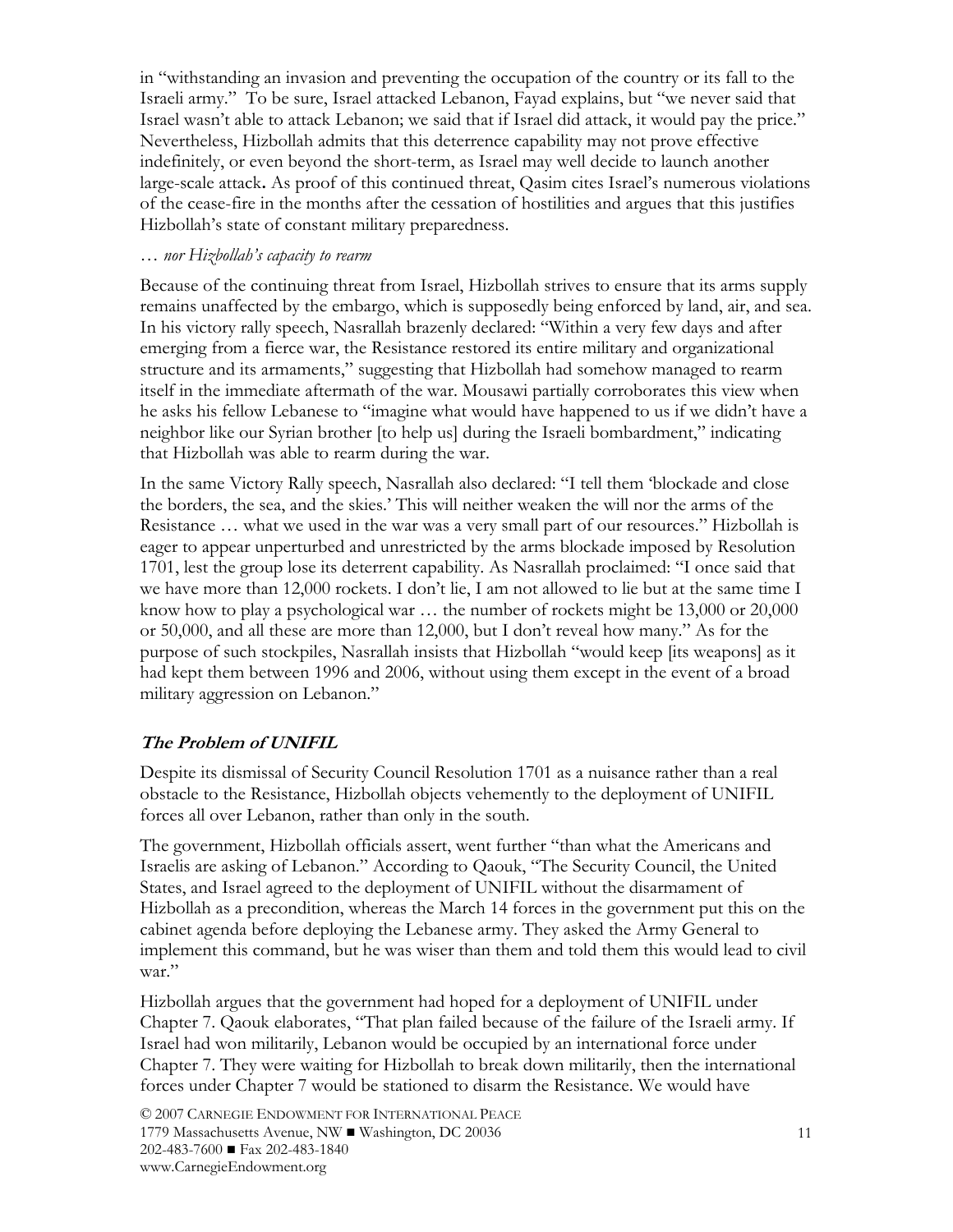considered them occupation forces and the government would be considered an occupation government because these occupation forces would act under the authority of this government."

Although UNIFIL operates under a Chapter 6 mandate that does not entitle it to enforce its mission militarily, Hizbollah remains suspicious that, in Nasrallah's words, "the government's plans remain unchanged: it is to turn UNIFIL into a multinational force operating under Chapter 7 that would occupy and control Lebanon under the guise of assisting Lebanon and ridding it of its crises." Such fears are exacerbated by March 14 leaders such as Walid Jumblatt calling to entrust UNIFIL with the implementation of the Tai'f Accord—a euphemism for disarming Hizbollah, according to the party. Qaouk cautions the government "not to pull UNIFIL on the slippery slopes of internal Lebanese politics, transforming it into an internal actor which takes sides with one party against another."

UNIFIL has made it clear it will not disarm Hizbollah by force, but the party believes the government is still determined to seek greater foreign assistance in reaching its goals. It has asked UNIFIL troops to help enforce an arms embargo on Hizbollah by monitoring Lebanon's airport and patrolling its waters. It wanted UNIFIL troops to patrol the border with Syria in order to obstruct any arms flow, and has not rejected a French plan that would replace the surveillance of flights into Lebanon exercised by Israel with a French "aerial umbrella." To Mousawi, the ruling majority "is willing to let the country be colonized. It wants to give the airspace to the French and the sea to the Germans." Along the same line of reasoning, Qaouk asks: "What's the meaning of deploying international marines in the Lebanese coast, which was not asked by Israel, and is not present in 1701. This is rewarding the enemy at the expense of national sovereignty … They tried to station international forces on the border with Syria and the airport …" As a result, one of the central objectives behind Hizbollah's bid for greater political power is obstructing the government from expanding the scope of UNIFIL's mission any further.

#### **Recalibrating the Resistance Priorities**

According to Hizbollah officials, the Resistance has always had multiple functions, namely liberation, defense, and deterrence. While the new situation does not change the need to and the possibility of performing all these functions, it has forced Hizbollah to recalibrate its priorities, putting defense ahead of liberation.

#### *The Resistance in defensive mode*

The Resistance's main objective and overarching strategy—defending Lebanon from Israeli aggression—remains unchanged, according to Qasim, but the tactics have changed. "Our objective is not to wage a conventional war, nor to maintain positions or carry weapons for public show. Our aim is to have the capability to defend, in the event of an aggression." "Aggression" for Hizbollah is not confined to a large scale Israeli attack, but also denotes Israel's continued occupation of the Shebaa Farms, its incarceration of Lebanese political prisoners (for whose release Hizbollah abducted Israeli soldiers last July), and its continued infringements on Lebanese sovereignty. According to Hizbollah, the latter include abductions of Lebanese civilians, air attacks on villages, and violations of Lebanese airspace, despite the cessation of hostilities. "As long as these issues remain, we retain the right to defend ourselves," Fayyad declares.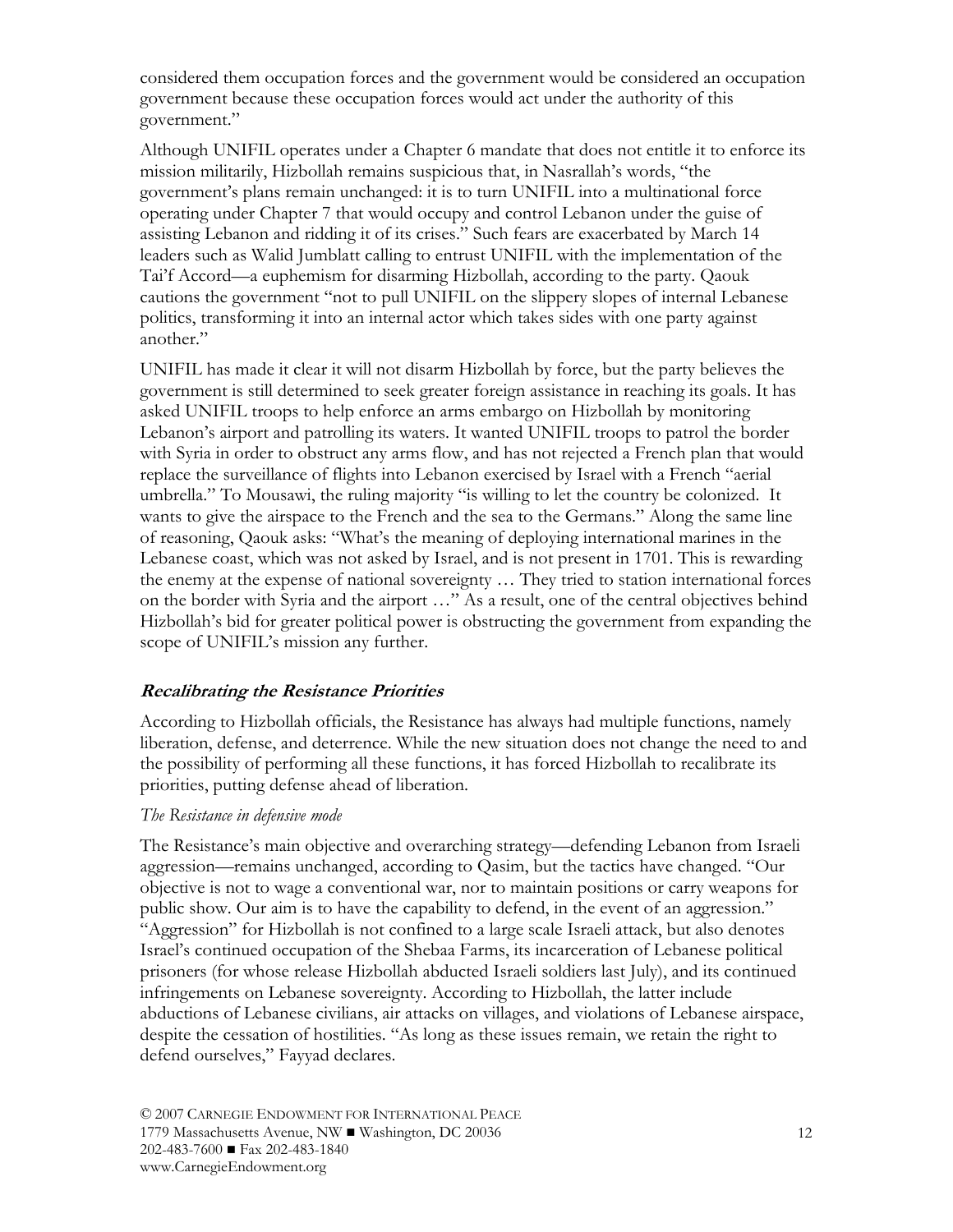Hizbollah recognizes that the Lebanese army has the primary role in the defense of Lebanon and that its own role is one of support. Yet it still reserves for itself the "right" of selfdefense. It will only relinquish its defensive role when the state is willing "to carry out its responsibility." "If the state abandons its responsibility then it becomes the responsibility of the Resistance to initiate this thing …" Nasrallah remains unimpressed by the government's political resolve. Hizbollah accuses the government of not taking a firm stand against Israel's numerous breaches of Lebanese sovereignty, "turning the Lebanese army into a unit responsible for counting complaints and recording violations" rather than for "defending the country and protecting its citizens … Be assured that we will not be patient for long. If the state and government fail to carry out their responsibility … the Lebanese people will assume this responsibility as they have done since 1982." And Mousawi asserts, "Regular citizens armed with kitchen knives will not wait for Kofi Annan if an aggressor enters their home"

#### *Liberation role on hold …*

Playing a defensive role is nothing new for Hizbollah, Qasim points out. "There was never a time when Hizbollah was not constrained" by political and military developments. The specific trajectory followed by the party was always shaped by the interaction between its armed activity and external factors: "We had three stages of defense. Before 2000 [when Israel occupied southern Lebanon], we made daily operations against Israel, and then between 2000 and 2006 we had 'reminder' operations against Shebaa … Now we are in a third phase which is different from the other stages. We must now find ways to maintain our preparedness. In all three stages we regard ourselves as a Resistance. Usually the Resistance adapts to circumstances, but the objective remains [unchanged]." [Editor's note: after Israel withdrew from Lebanon in 2000, Hizbollah continued sporadic and low-key military operations to liberate an Israeli occupied area known as the Shebaa Farms, which Lebanon claims as its own].

Qasim hinted that Hizbollah will now suspend its "reminder" operations aimed at liberating the Shebaa Farms. In Nasrallah's words, "we are now emerging from a war and we are not in a hurry to carry out operations in the Shebaa Farms." Nevertheless, Hizbollah believes that the diplomatic initiatives on the issue, called for in Resolution 1701, are an exercise in futility. "Let our people and the whole world say that we gave [diplomatic initiatives] a chance … Do they need one hundred years to solve it diplomatically?" Mousawi asks. The liberation of the Shebaa Farms is a "right and a duty" that the party will not forgo and "will be resumed once the international community and international diplomacy fail in liberating the Farms," according to Qaouk.

#### *… but Hizbollah needs its arms for deterrence purposes*

Although it is switching to a more defensive position and putting liberation on hold, Hizbollah has no intention to give up its weapons. The Lebanese government has never liberated its territory. The current government has not responded to Israeli violations and thus has no right to order the Resistance to surrender its weapons. "Have those great people liberated Shebaa Farms and secured the return of people to their lands in the Shebaa Farms? Do they ask us to hand over our weapons because they freed prisoners? Do they come to us with real guarantees of protecting Lebanon against the Israeli enemy which is still threatening? ... Who will defend the country? Who will teach Israel a lesson?" asks Nasrallah.

Even if all Israeli-occupied land was returned and all prisoners freed, Hizbollah believes, Israel would remain a grave threat to Lebanon's security. "As long as Israel remains